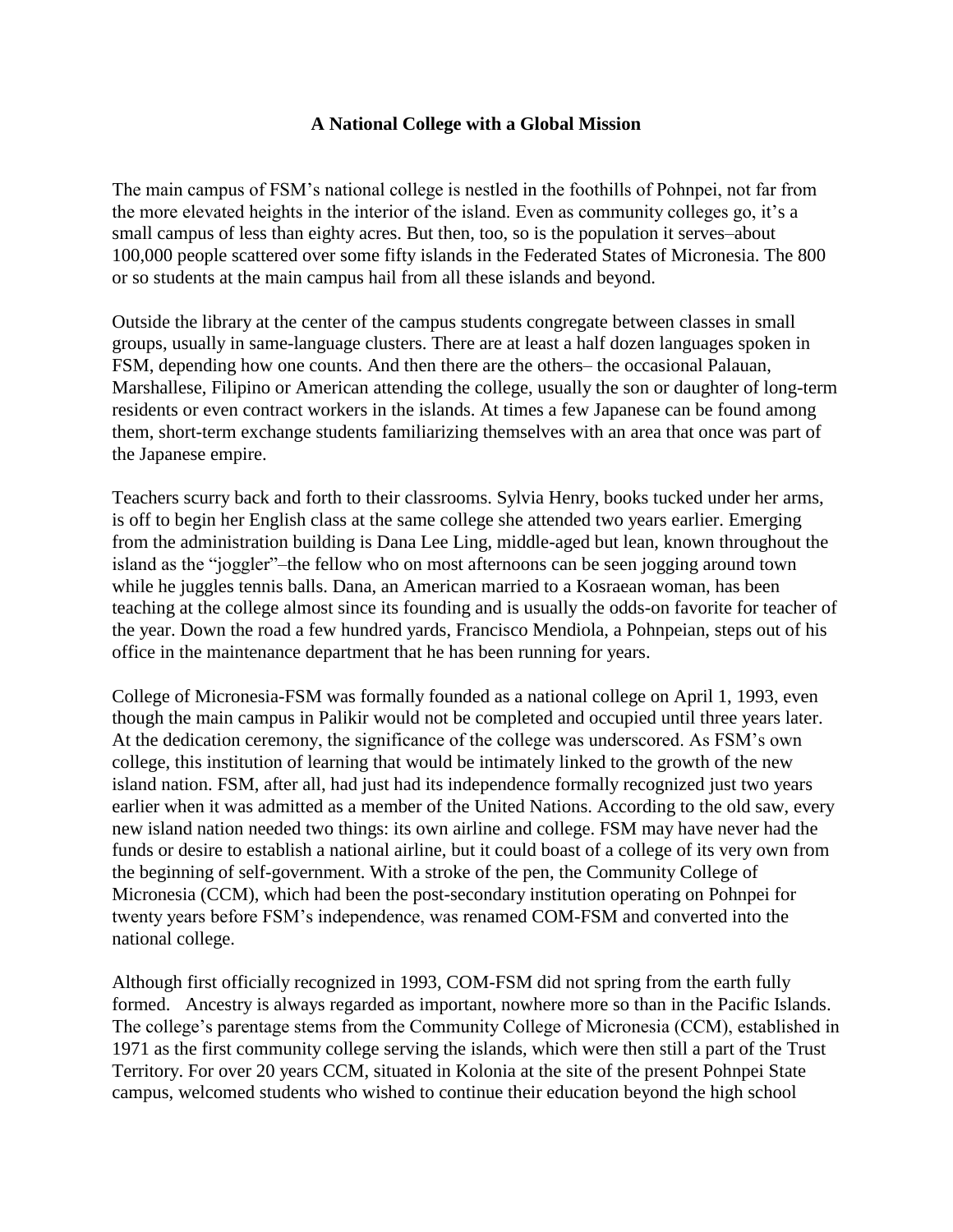level. Even after young Micronesians became eligible for Pell grants in the early 1970s and began swarming to US colleges straight out of high school, the college resolutely continued to offer an education to those who preferred to begin post-secondary studies at home.

By that time other post-secondary institutions had been opened in the islands. Micronesian Occupational Center (MOC) was established in Palau for those in search of vocational training. There was also a nursing school, situated on Saipan before its relocation in Majuro, that was eventually integrated into the college. But CCM remained the college of choice for those who wanted to continue with a general education in familiar surroundings. Throughout this period, CCM was linked to MOC and the nursing school to serve the three nations that had once been part of the Trust Territory of the Pacific.

With the transformation of CCM into COM-FSM came not just the facilities and a student body, but staff members and teachers who had already become memorable, almost legendary figures and would continue to serve the college for years to come. Norma Edwin, who was running the office back in 1975, can still be found doing the same work today and serves as the institutional memory of the college. When anyone wonders how something was done back in the past, they are told "Ask Norma; she knows because she goes way back." Then there was Gene Ashby, who moved from Africa to begin teaching on Pohnpei in the 1970s, drove a battered old jeep with a plant in the back, and was prepared to spend hours with students who came to him for help. Another was Harvey Segal, who began as a contract teacher in Kosrae in the early 1960s and later brought his Kosraean wife and family to Pohnpei where he taught at the college until shortly before his death in 2008. He is gone, but his son Gordon, who runs the information technology office today, carries on the family tradition of service at the college. Susan Moses, wife of late governor, ambassador and congressman Resio Moses, served with distinction as president of the college for several years. Sue, who has worked there from 1976 to the present, is still teaching education because, as she readily confesses, she has a passion for the classroom.

How is it that so many of the staff seem to have found a home at the college? Don Buden, the lanky American biology teacher ever in search of new bug specimens, has taught there for years. So has Jasmine Gonzalez, originally from the Philippines. Then there is Joe Habuchmai, born on Eauripik, who has had many different administrative assignments. How about Arinda Halbert, Marion Luke and Albery Benjamin, each of whom goes back to the CCM days and has served the college for forty years or more? Richard Womack and Paul Gallen, both retired now after long years of service; John Haglelgam, national president turned professor .... the names go on and on. The hold of the college on these people, local and foreign-born, must be more than just the grip of tenure, one must conclude.

.......................

Teacher training was the force that drove post-secondary education from the very beginning. CCM itself had its origin in the teacher training institute known as the Micronesian Teacher Education Center (MTEC). MTEC, which at first operated out of two classrooms on the PICS campus, was bumped up to the tertiary level when full high school education became available to everyone throughout the islands. In 1963 MTEC became a territory-wide training program aimed at providing teachers for the public schools that were opening and expanding everywhere at that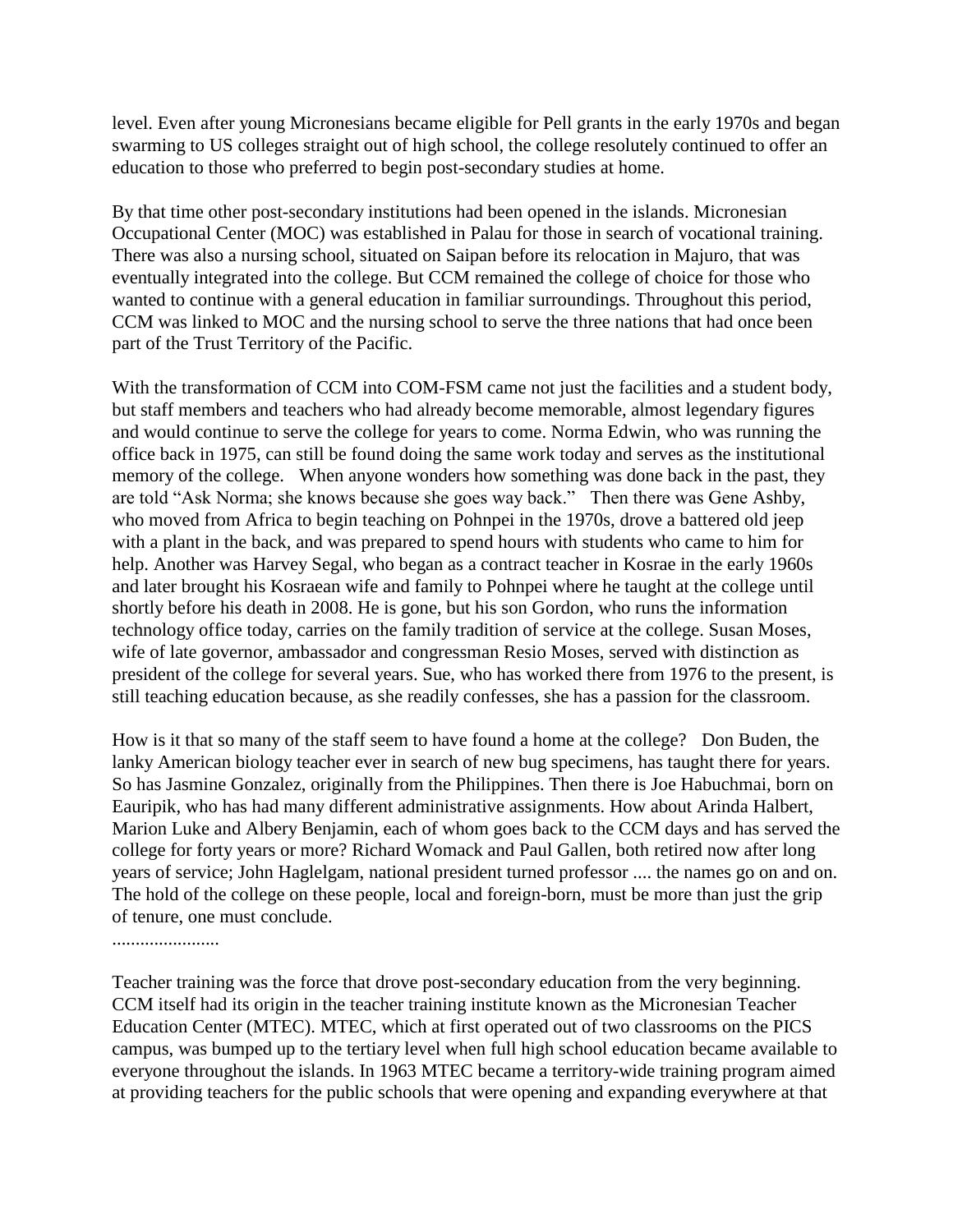time of furious educational growth. Within a few years, branches of MTEC sprouted up in all the major island groups so that prospective teachers might more easily earn their credentials in their own districts.

Education has always held a place of prominence for island societies as they go through initial phases of development. In the early post-war years in Micronesia, a high school education was a privilege reserved for a gifted few. The expectation at that time was that those few who received a full high school education might become educators themselves–if not doctors or nurses–and so contribute in their turn to the development of their island home. Training teachers was the sole mission of MTEC, the grandparent of FSM's college today, and it has exerted a strong influence over its descendants as well. CCM never lost touch with these roots; it not only continued to specialize in the field of education, but it saw its main mission as training teachers.

Even in our changed landscape today, COM-FSM attempts to provide some of the same emphasis on preparing future teachers that CCM once did. Indeed, the only four-year Bachelor's program offered at the college today is an education degree program in collaboration with the University of Guam. Moreover, the four state campuses assumed special importance soon after new legislation on teacher accreditation was enacted into law. The original purpose of these campuses was to make it easier for local teachers to acquire the AA degree they needed to fulfill the new requirements for teachers. So it is that the present structure of the college still bears the imprint of its original mission: to prepare teachers for the classroom.

Yet, the mandate of COM-FSM today goes well beyond teacher training. According to its current mission statement, the college is viewed as "an institution of higher education that is

committed to the success of the Federated States of Micronesia." An earlier statement proposed that such a college must "recognize and respond to the needs of a culturally diverse student population while promoting a sense of national unity." Years ago, island leaders dreamed of establishing a local college, no matter what its specific objectives, that might reflect the culture of the island nation and speak to island students of the importance of their own milieu. As David Ramarui, then Trust Territory Director of Education, put it in 1975: "CCM is rooted in the desire that Micronesians be able to obtain a basic postsecondary education at home, one which can act as a unifying force for the diverse ethnic components in our population."

Others then and since took a more pragmatic view of the matter. They wanted a college that would do more than fly the national flag and bond its people; they proposed using the college to educate a productive workforce for the islands. They feared that by sending hundreds of people to college in the US, the important jobs would remain unfilled and the young students sent abroad would never return home. They would like to see the college grounded in the realities of island life today and students provided with the skills needed to fill open positions here and now. They acknowledge that to do this successfully will mean constantly adjusting programs and curriculum to changing needs. But this, they argue, is what it means to be a community college. ................

Meanwhile, the college greatly expanded the programs it offered its students. The pillars of the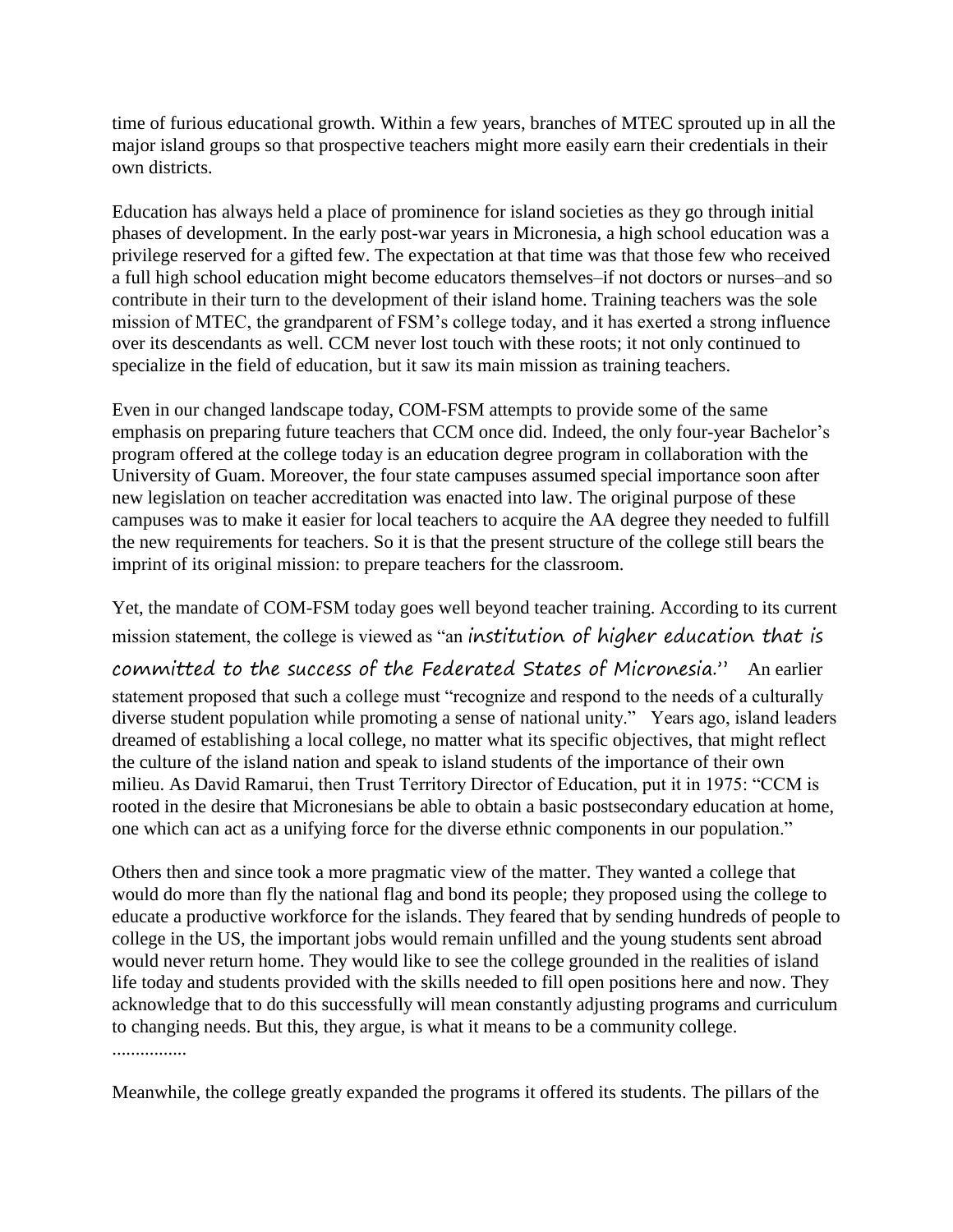original system that had once defined the college–education, liberal arts, nursing, and business administration–gave rise to new fields of study. Education, once the keystone of the entire post-secondary system, grew into more than the four-year BA degree program the college first began offering in 1997. The education department also broadened the variety of courses offered to include such things as child development, special education and bilingual education.

Liberal arts, too, has spawned other program areas like literature and social science, the latter now offered as a major for the AA degree. The Micronesian Studies Program, aimed at developing a richer understanding of the islands' past and present, has flourished under instructors like John Haglelgam and the late Mariana Ben Dereas. To support this program the college developed a distinctive Pacific Collection, built up through the pioneering efforts of Dakio Syne and Iris Falcam, whose work is being continued today by Bruce Robert and others. Besides print materials the collection contains a large number of visual and audio materials.

Math and science, once part of the liberal arts program, has expanded into a full-fledged degree program of its own. This was proposed in the original master plan for the college in response to the nation's need of specialized manpower "such as doctors, engineers, architects, health technicians and other technical specialists." Associate of Science degrees are now offered in this field as well as in marine science.

Nursing, like education, may soon become a full four-year program, once the college establishes ties with an outside institution that can partner with COM-FSM to bestow a Bachelor's Degree. From the time of its founding, the college has offered a two-year degree in broader health-related programs, thanks to funding from the Health Careers Opportunities Program (better known as HCOP). Public Health is another option for those who want to consider an educational path that is not as narrowly defined as nursing.

Business administration may have been a single program at one time, but it has now diversified at least as much as the other fields that served as the cornerstones of the college academic system. Accounting, for instance, has become a major of its own. A related field of study and one that has flourished in recent years is information technology. The Computer Information Systems program, one of the most popular majors today, has been grouped with business administration in the college structure. An Certificates are now offered in areas such as hospitality and tourism management to prepare students for emerging job opportunities in those fields.

But the diversification of educational programs has gone beyond even these conventional areas. The five-year master plan for the College of Micronesia, written in 1986, notes that even then there was a "diverse array of short-term, in service training programs, primarily for government employees but... for private sector employees as well." Numerous examples were cited: tourism training, small business writing and advertising, clerical and secretarial workshops, training for telecommunications operations, as well as mechanical trades and construction workshops. Could these short-term training programs, which were then farmed out to consultants, be consolidated into the college? In considering the ways in which it might serve the community by responding to these needs, the college has always had almost unlimited opportunities to draw from.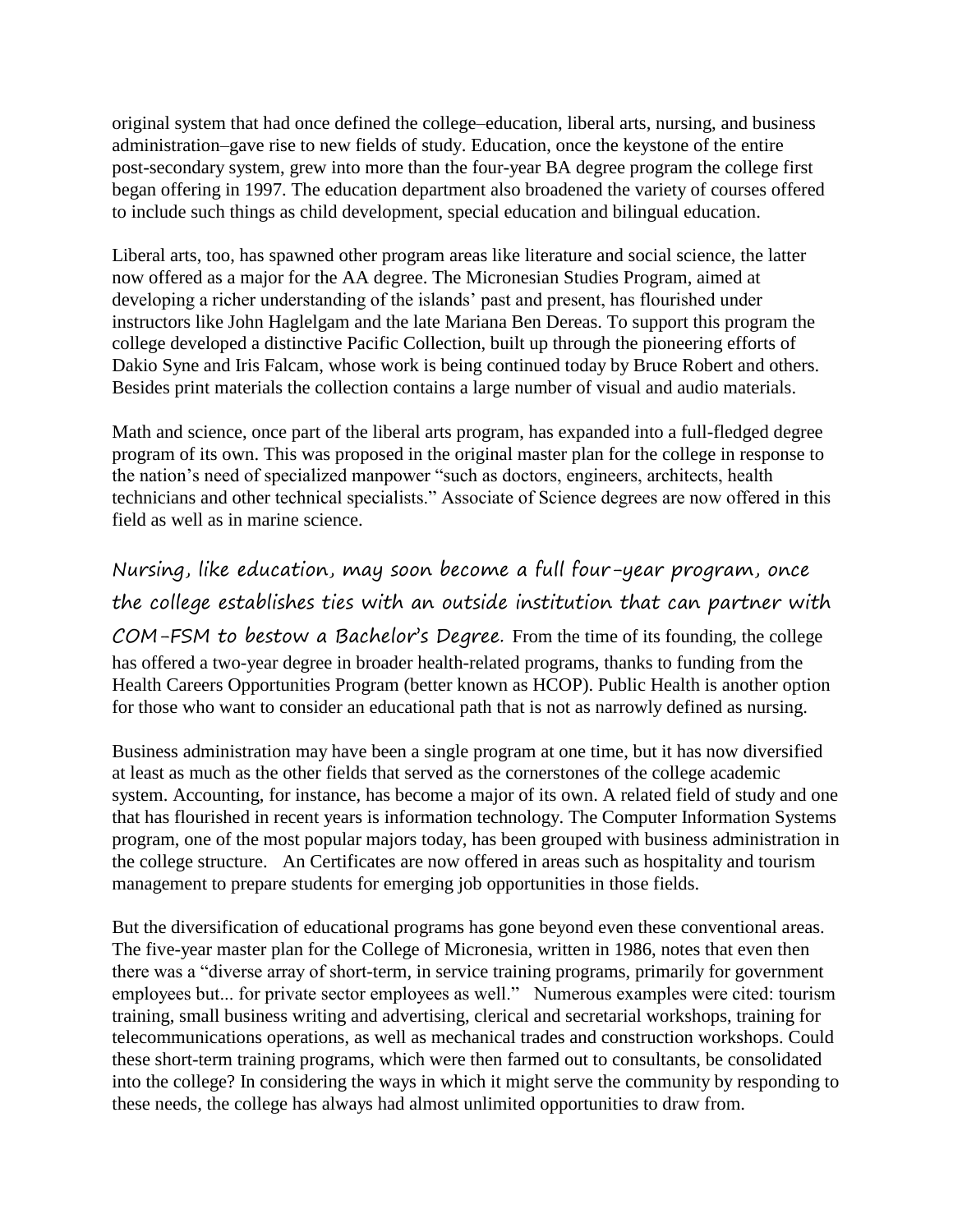Over the years it has done just this. Hospitality and Tourism Management, once merely an after-thought, has expanded to become a major field of study for those aspiring to an AA degree. Certificate programs are now offered in 16 fields, including a half dozen in construction and engineering and trades. Others include bookkeeping, secretarial services, training for nursing assistants and preparation of legal aides. Certificate programs at the college normally run for two or three semesters. In its race to keep up with the most current training needs, the college administration meets with the community regularly to determine what kinds of training programs should be added.

.................

With the formal recognition of the three different Compact states—FSM, the Marshall Islands and Palau–in the late 1980s, the bonds joining CCM to its sister institution in Palau (MOC) and to the nursing school in the Marshalls were badly frayed. Clearly it was time for each of the newly independent nations to have its own college. Each of the three Compact nations, then, began the task of building the institution in its own country into a full-fledged national college.

FSM inherited the main campus of CCM in downtown Kolonia, but this location offered little room for expansion. So it was that, in 1990, construction of a new and larger campus began in Palikir, a part of the island that was still largely undeveloped. The college campus was situated just a mile or two down the road from the new national capital. Construction of the main buildings was completed with a funding grant of \$8 million from the US government, and the new campus was first occupied in June 1996. Much later the China-FSM Friendship Center was built with the assistance of a grant from the People's Republic of China. This multipurpose building serves as an athletic arena and conference hall. Graduations, regional forums and public addresses are held here in addition to basketball and volleyball games.

The campus can now easily accommodate a thousand students and two hundred boarders. The full-time faculty at the national campus number about 45, but the total staff come to 140. Student enrollment has expanded over the years from the 400 who studied at the main campus originally, up to a thousand in 2010, settling back to about 800 today. The dormitories currently house about a hundred students; the rest of the students live at home or with relatives elsewhere on the island.

Like colleges everywhere, COM-FSM provides a variety of extracurricular activities for its students. The clubs for the various island and language groups, each with its own recreation house built of local materials in traditional island style, are the most popular student organizations. But there are other activities as well: a diving club, a marine science club, and a media arts organization with members making radio programs and editing their own videos, among others.

...............

From the very beginnings of the college movement in Micronesia, the hope was to keep college as close to home as possible. That was certainly the motivation behind the split up of the Micronesian Teacher Education Center into branches in each major island group in the 1960s. In the same spirit, the Master Plan for COM made it clear that one of the main priorities of the new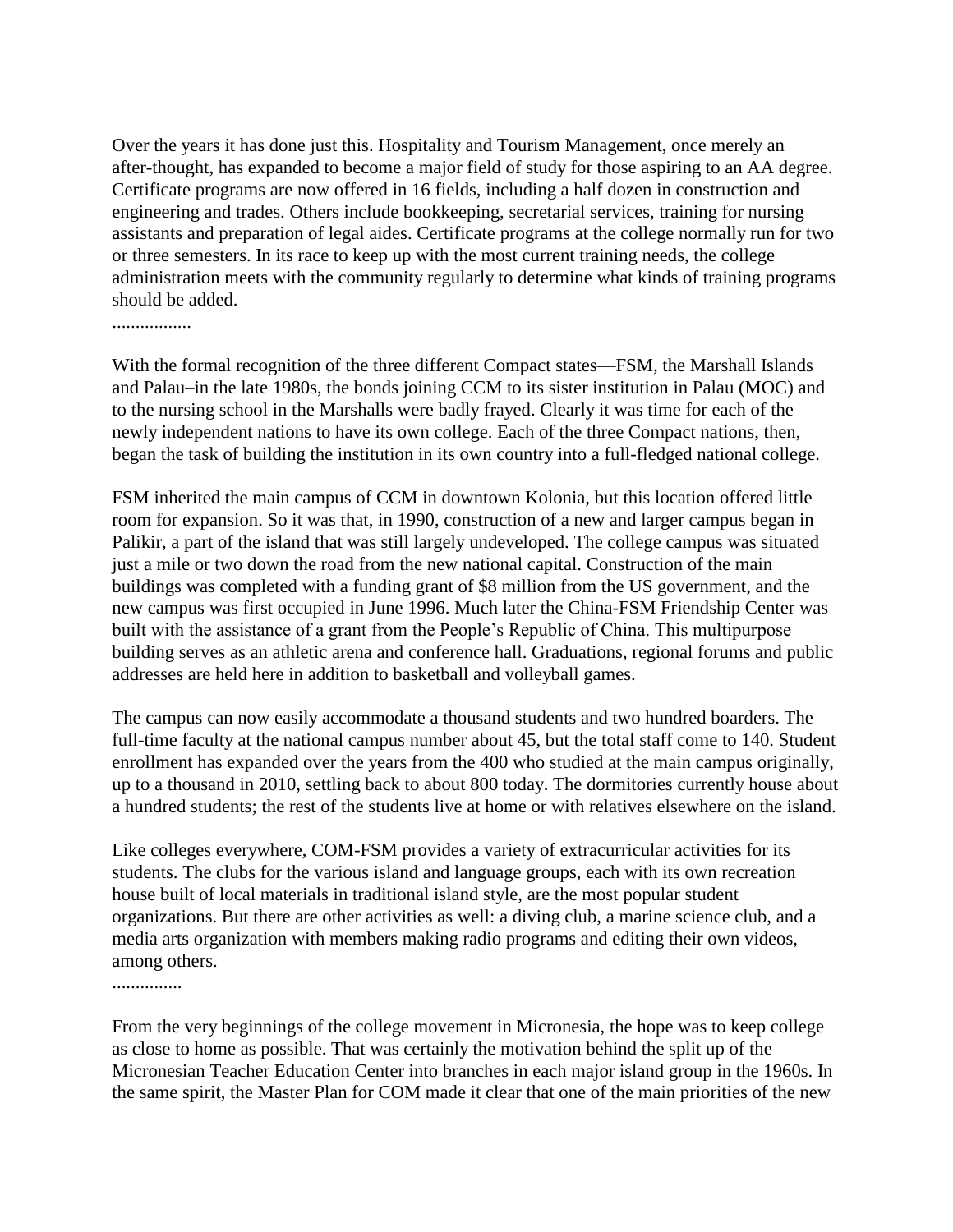college would be to "establish continuing education centers at locations throughout Micronesia where there was no college campus." Soon land was purchased and buildings constructed to set up new campuses in Yap, Chuuk and Kosrae. Pohnpei was able to take over COM-FSM's central facility once it moved out to the new campus on Palikir.

The state campuses began functioning when the legislation on teacher certification was enacted into law. The instructional programs in these state campuses were expected to continue to provide AA degrees in education for teachers seeking to meet the new requirements. This was the first and foremost goal of the state campuses in the early 1990s, and it was what brought to the campus most of its early students, largely men and women well on in their years.

About that time, the state campuses also began accepting students who were not able to pass the qualifying exam for the degree programs.The campuses were soon doing remedial work in English and math for young people who hoped to be able to make up what they needed for acceptance into the main associate degree program. In recent years, though, the requirements for admission into state campuses have stiffened. Today a passing score on the COM entrance test is required even for admission to its satellite campuses.

A third purpose served by the states campuses was to provide certificate training programs for those seeking job skills. Currently all the state campuses provide short-term training programs, some of which have turned into longer-term certificate programs. None of them, however, have done this quite to the extent of the Pohnpei campus, which in recent years has become heavily vocational in nature, preparing plumbers, electricians, auto mechanics and carpenters for future employment. Indeed, it has evolved into a vocational school and is now known as Career and Technical Educational Center. The center offers programs in a variety of technical skills: telecommunications, electrical engineering, construction and design, and other trade areas. Of necessity it has taken on many of the functions once performed by PATS, the Catholic trade school on Pohnpei which was closed in 2005, and MOC, successfully operating in Palau but at a considerable distance from FSM.

Yap has a second campus known as the Fisheries Maritime Institute; it currently has 60 students, female as well as male. Once run by Pacific Missionary Aviation, a church-sponsored organization, to train seamen in skills, the institute was picked up by the government and affiliated with COM-FSM as its program expanded over the years. ...............

FSM's national college, like the education institutions that predated it, has experienced some ups and downs during its short life span. Early on the college sought accreditation as recognition that COM-FSM meets those basic standards set for institutions of higher learning in the US. In 1998 the college was granted accreditation for six years, but ten years later COM-FSM found itself in danger of losing accreditation when it was put on probation. Most recently the status of the college has improved markedly under President Joe Daisy.

Enrollment, especially at the state campuses, has fluctuated over time. Over the past ten years, however, the total enrollment for the main campuses and its satellites shows about 2,000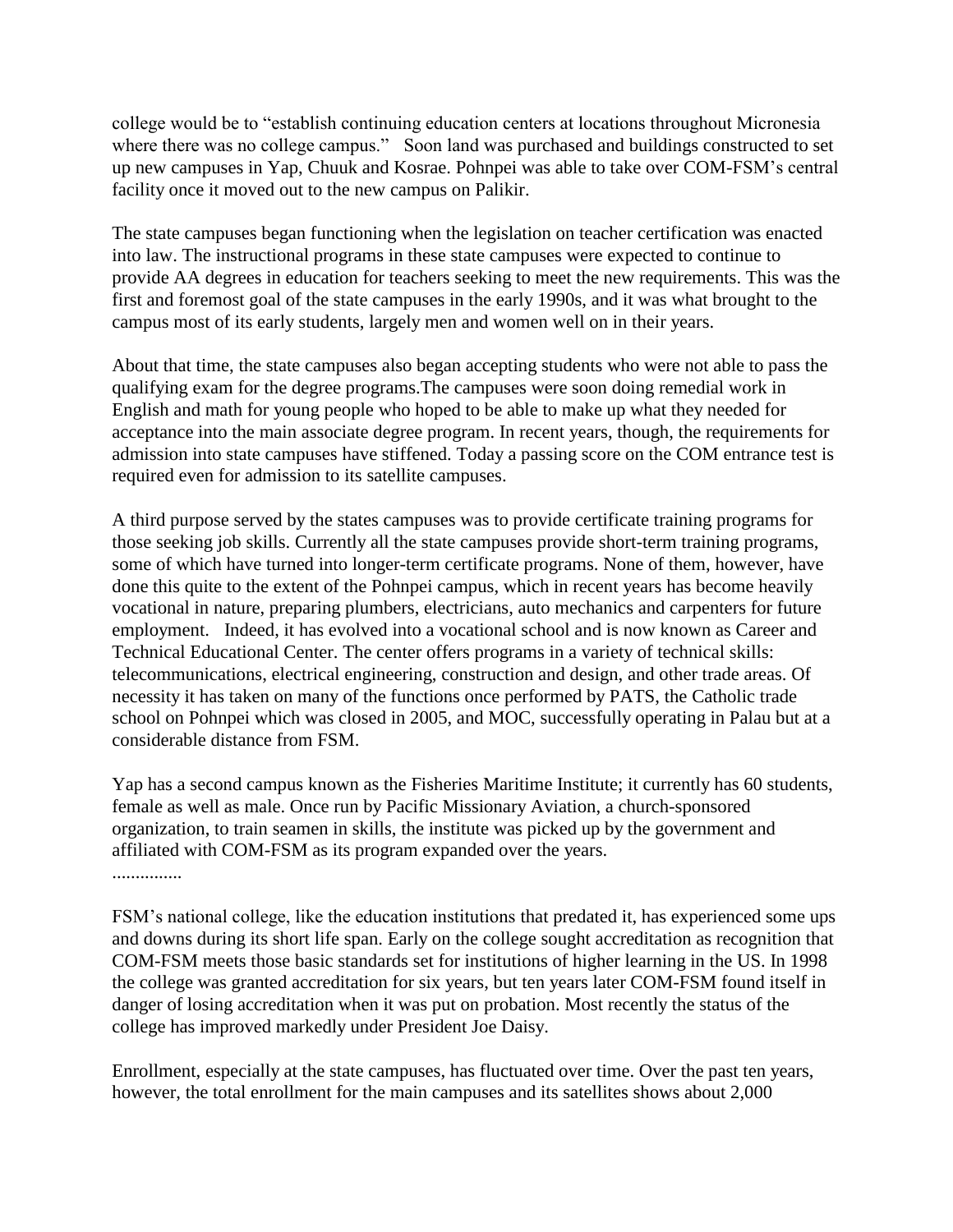students. The downward trend in enrollment at the national campus in the past eight years, from over a thousand in 2010 to about 800 currently, may be due to increased competition from other regional schools, mainly CCPI, the new Catholic college in Chuuk, and Palau Community College with its open enrollment policy. But there is another, more telling explanation of the recent fall off in enrollment. As emigration of Micronesians steadily grows, more and more islanders are graduating from high school abroad and entering college there.

Completion rates at the college have improved over time. In contrast to the unimpressive numbers of earlier years, since 2010 about 300 to 400 students a year have been finishing their programs, with most of these receiving either an AA and an AS degree. For many of the graduates this marks not the end of formal schooling, but a springboard to continue college abroad. Roughly half of those who complete their program at COM-FSM these days are going on for further college studies. The demand for higher education, even in a remote Pacific nation, is greater than ever.

Many of those who go on to US colleges to complete their BA degrees would never have been able to do so unless they had been able to get a start much closer to home. Shaun Suliol, young webmaster at the college, can attest from personal experience to the importance of adjustment time before starting college abroad. He points out that beginning college studies on familiar soil and having the chance to establishing a circle of friends is a key element in gaining the confidence young people need to go on.

The young do not swarm directly into US colleges as they did during the 1970s and 1980s, but hundreds still study abroad to earn a full four-year degree. Hence, the mission of the college has shifted to serving as a gateway to higher education for young Micronesian men and women. This is of great importance for the increasing number of students who are continuing tertiary education abroad once they finish their two-year associate's degree at COM-FSM.

Not all those students who choose to continue their college education overseas are lost to the islands forever. Take Jennifer Helieisar, for instance. After her graduation from Xavier High School in 1991, she attended COM and finished with an AA degree in health studies in 1993. Afterwards, she attended Chaminade College for a time before she returned home to Pohnpei, where she began working for COM in 1996 as a tutor in English and math even as she worked to finish her BA and eventually an MA in library science. Despite job offers from the University of Guam and other places, she decided to remain at COM, where she now serves as Director of the Learning Resources Center. But Jennifer is not the only one who ended up working at the college where she began. There is Sylvia Henry, Maggie Hallers, Joseph Felix and Francisco Mendiola, among others.

So, the wheel is turning full circle. Although no longer in the exclusive business of producing teachers for the country, COM-FSM is embracing a more global mission and preparing its students for a larger world with many more potential career paths. Even so, at least some of the people it has sent out have returned to the college to devote their lives to educating the next generation.

............